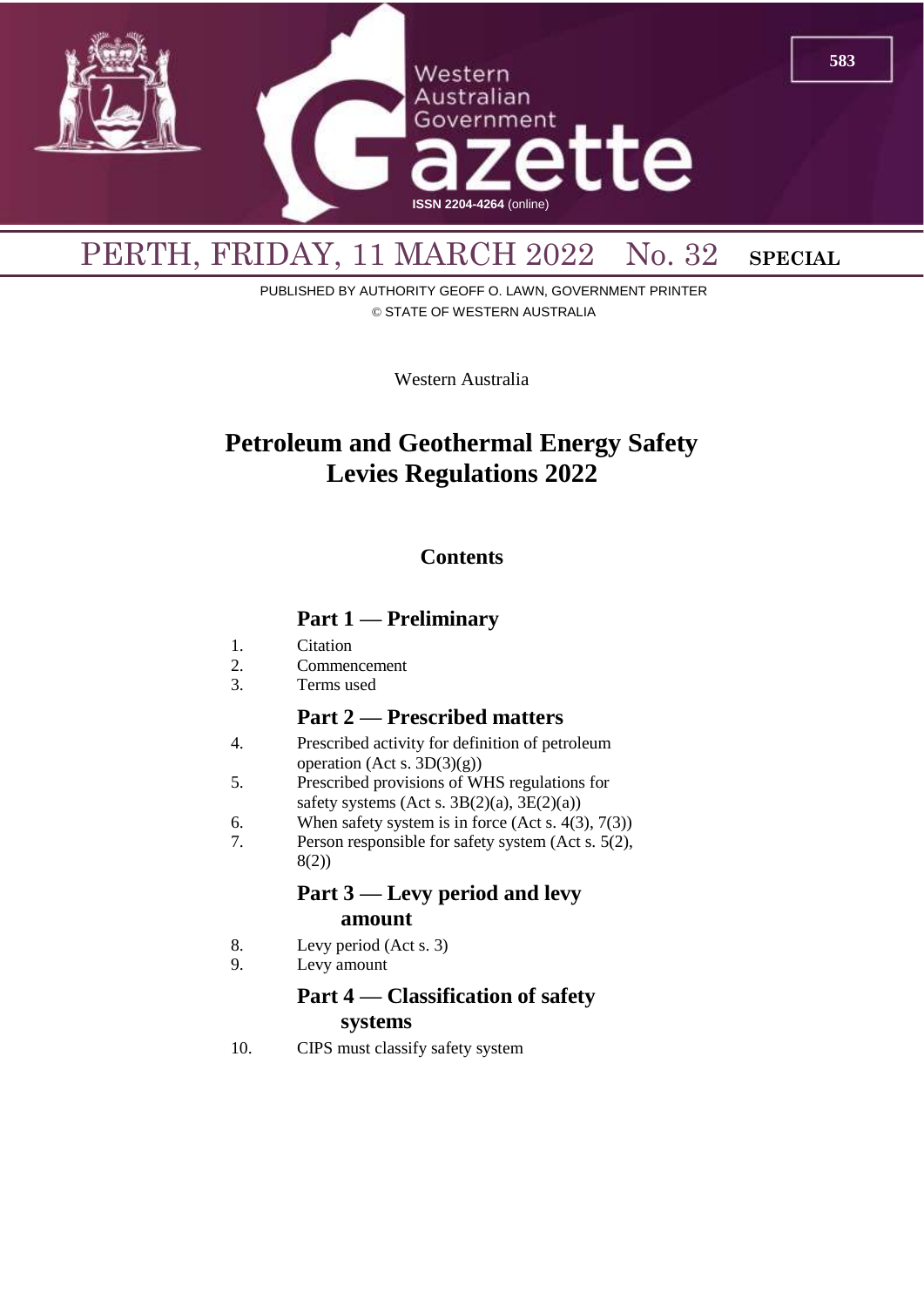#### *Petroleum and Geothermal Energy Safety Levies Regulations 2022*

**Contents** 

## **Part 5 — Assessment and reassessment of safety levies**

- 11. Assessment
- 12. CIPS may make reassessment
- 13. Notice of reassessment

### **Part 6 — Objections and review**

- 14. Ground of objection (Act s. 14(1)(c))
- 15. Time for making objection (Act s. 14(2))
- 16. Form of objection (Act s. 14(3)(c))
- 17. Determination of objection (Act s. 15)
- 18. Notice of adjusted safety levy following objection
- 19. Notice of withdrawal of safety levy following
- objection
- 20. Review of decision on objection

#### **Part 7 — Other matters**

- 21. Penalty amount: prescribed rate (Act s. 12(1))
- 22. When levy amount becomes due and payable (Act s. 11(1))

### **Part 8 — Transitional provision**

23. First levy period

#### **Defined terms**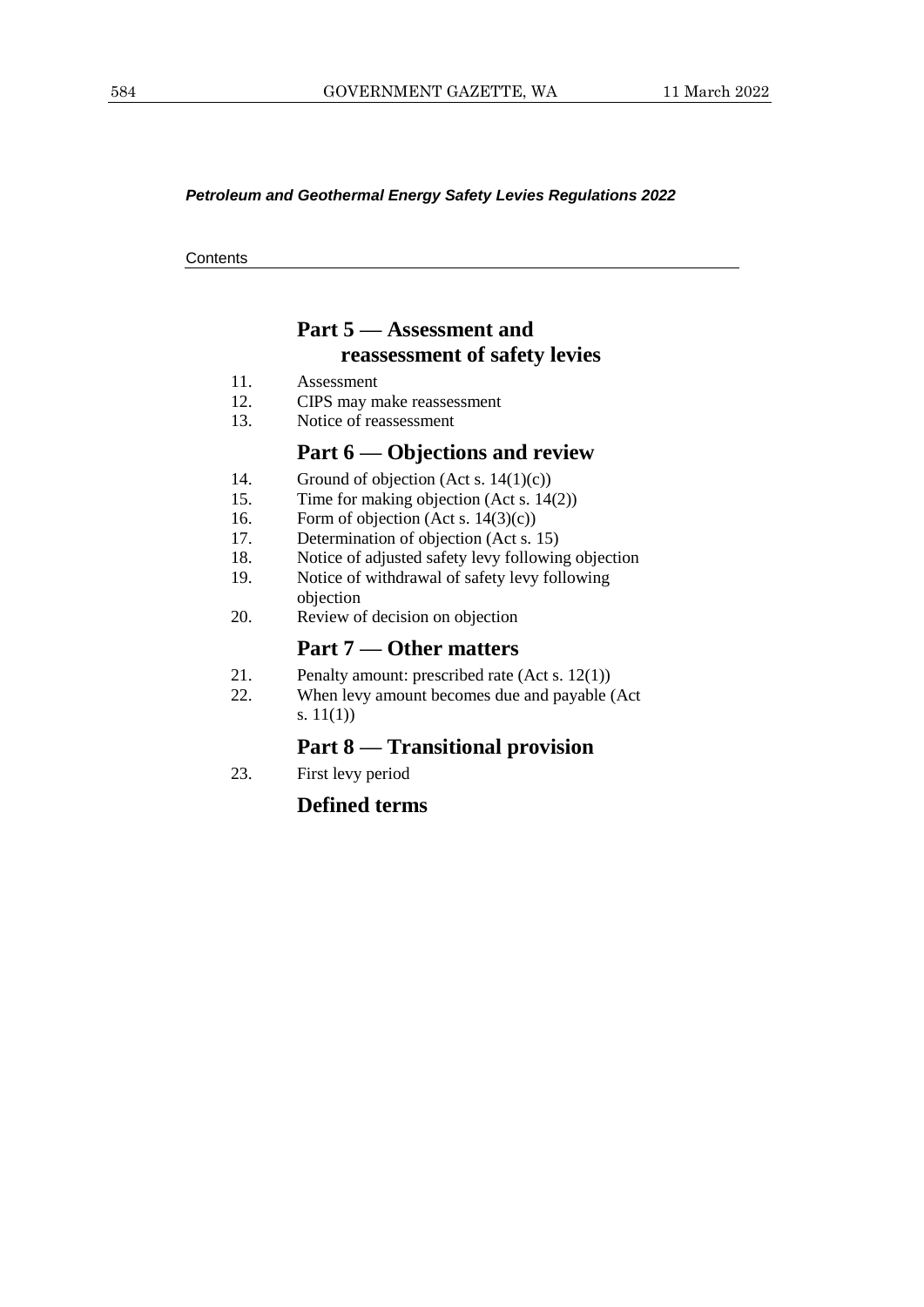Petroleum and Geothermal Energy Safety Levies Act 2011

## **Petroleum and Geothermal Energy Safety Levies Regulations 2022**

#### **SL 2022/29**

Made by the Governor in Executive Council.

### **Part 1 — Preliminary**

#### **1. Citation**

These regulations are the *Petroleum and Geothermal Energy Safety Levies Regulations 2022*.

#### **2. Commencement**

These regulations come into operation as follows —

- (a) Part 1 (other than regulation  $3$ ) on the day on which these regulations are published in the *Gazette*;
- (b) the rest of the regulations on the day on which the *Work Health and Safety Act 2020* Part 15 Division 3 Subdivision 2 comes into operation.

#### **3. Terms used**

In these regulations —

*class* means a class listed in the Table to regulation 10(3);

*classification*, in relation to a safety system, means the classification given to the safety system by the CIPS under regulation 10;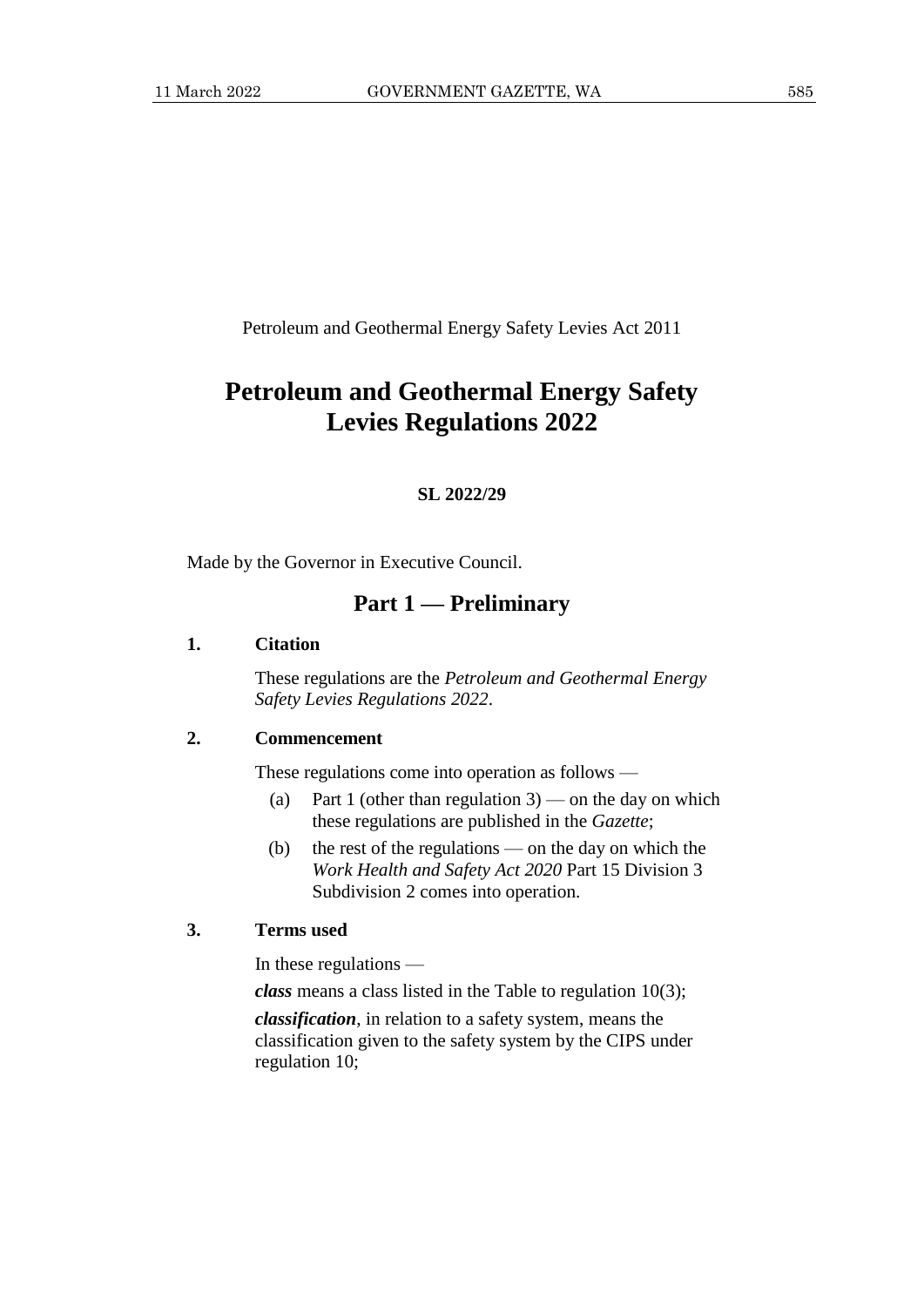#### *Petroleum and Geothermal Energy Safety Levies Regulations 2022* Part 1 **Preliminary**

**r. 3**

*facility* has the meaning given in the *Work Health and Safety (Petroleum and Geothermal Energy Operations) Regulations 2022* regulation 4;

*levy amount* means the amount of safety levy payable;

#### *operation* means —

- (a) a petroleum operation; or
- (b) a geothermal energy operation;

*original assessment* has the meaning given in regulation  $12(1)(a)$ ;

*safety system* means —

- (a) a safety case; or
- (b) a DSMS.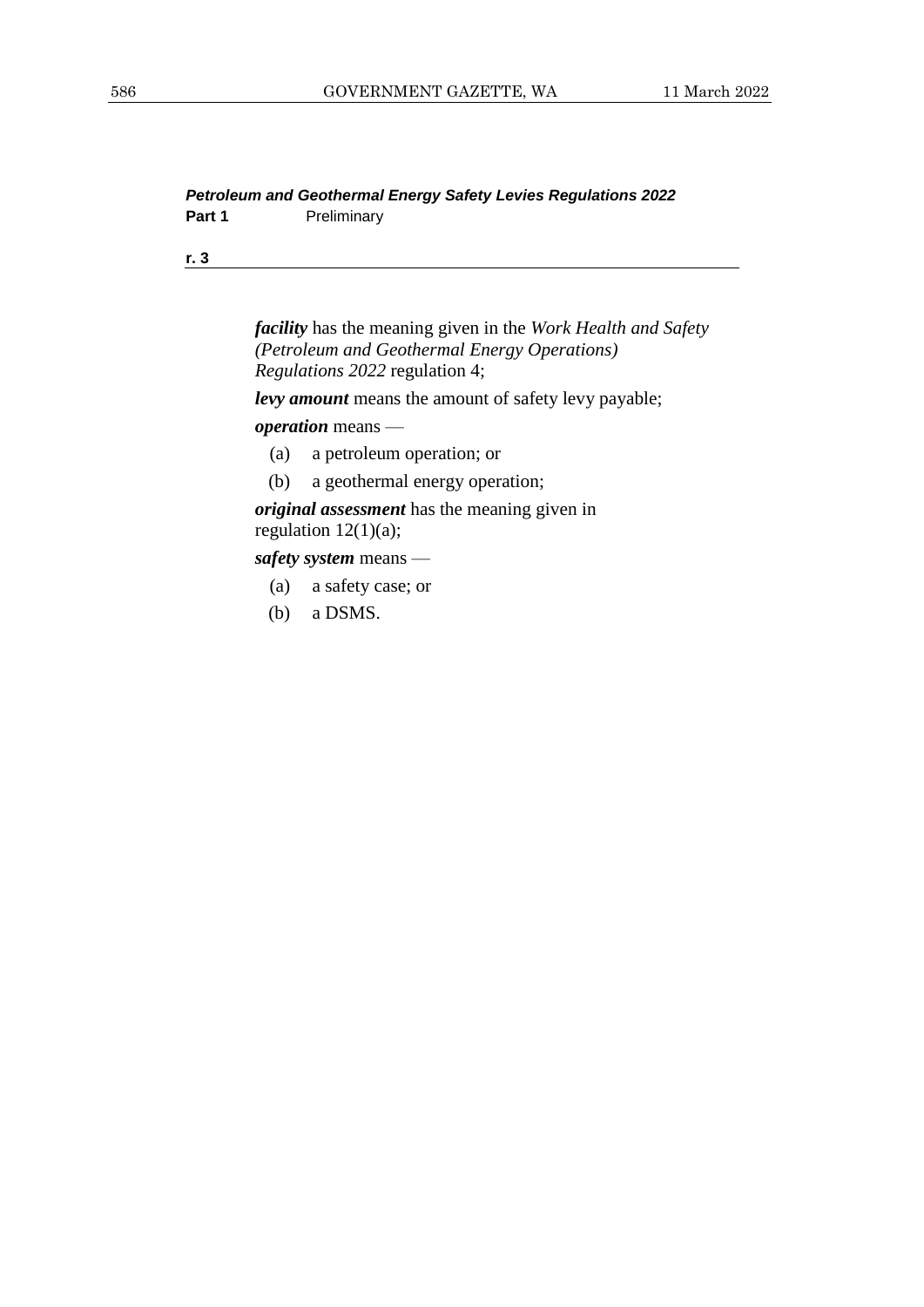### **Part 2 — Prescribed matters**

#### **4. Prescribed activity for definition of petroleum operation (Act s. 3D(3)(g))**

For the purposes of section  $3D(3)(g)$  of the Act, injecting gases consisting predominantly of carbon dioxide into an underground reservoir or other subsurface formation is a prescribed activity.

#### **5. Prescribed provisions of WHS regulations for safety systems (Act s. 3B(2)(a), 3E(2)(a))**

- (1) For the purposes of section 3B(2)(a) of the Act, the *Work Health and Safety (Petroleum and Geothermal Energy Operations) Regulations 2022* regulation 71 is prescribed.
- (2) For the purposes of section 3E(2)(a) of the Act, the *Work Health and Safety (Petroleum and Geothermal Energy Operations) Regulations 2022* regulation 27 is prescribed.

#### **6. When safety system is in force (Act s. 4(3), 7(3))**

- (1) For the purposes of section 4(3) of the Act, a safety case is in force for a petroleum operation or a geothermal energy operation if it is a safety case in force, as defined in the *Work Health and Safety (Petroleum and Geothermal Energy Operations) Regulations 2022* regulation 26, for the operation.
- (2) For the purposes of section  $7(3)$  of the Act, a DSMS is in force for a diving operation if it is a DSMS in force, as defined in the *Work Health and Safety (Petroleum and Geothermal Energy Operations) Regulations 2022* regulation 68, for the operation.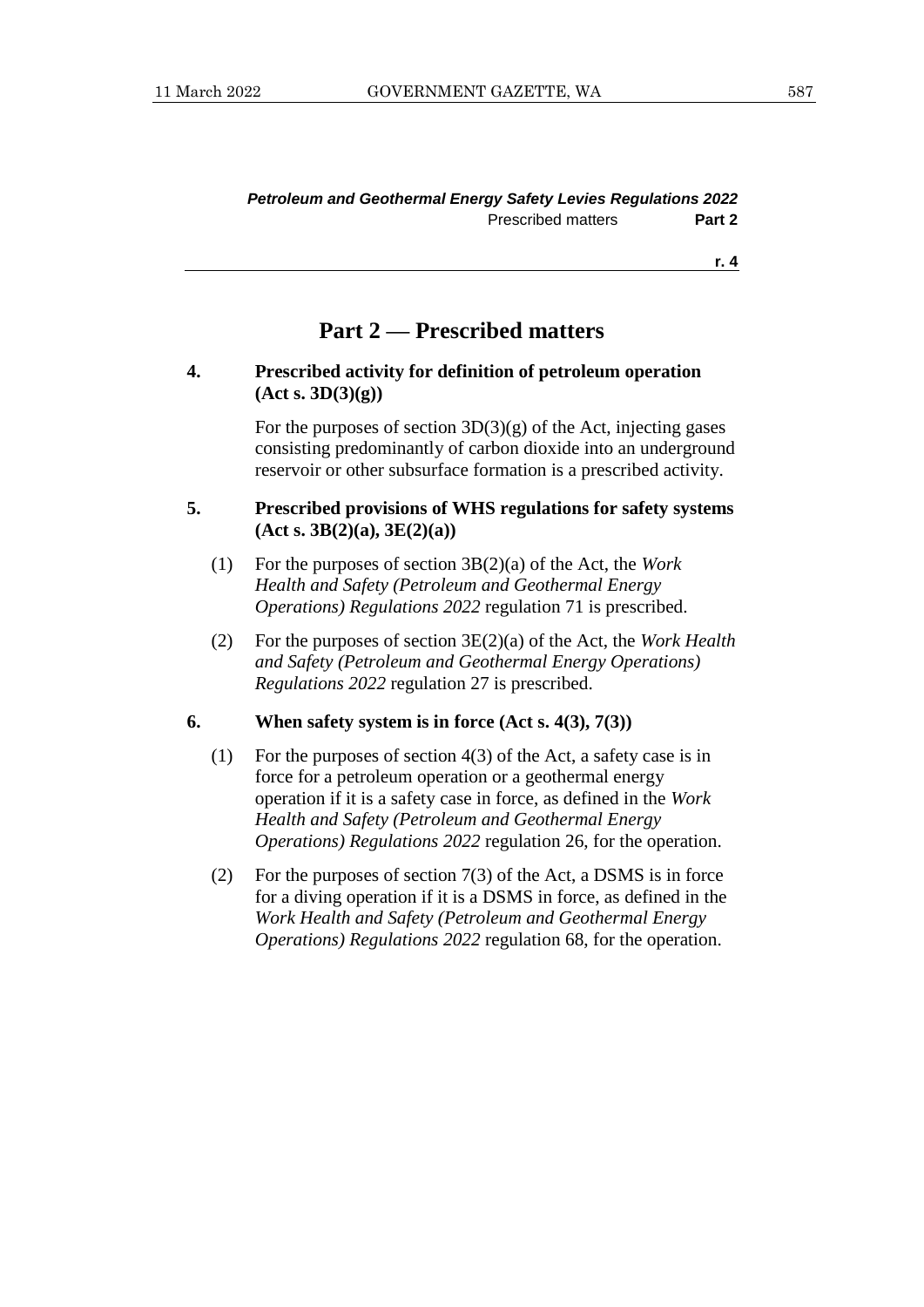#### *Petroleum and Geothermal Energy Safety Levies Regulations 2022* **Part 2** Prescribed matters

**r. 7**

#### **7. Person responsible for safety system (Act s. 5(2), 8(2))**

- (1) For the purposes of section 5(2) of the Act, the person responsible for a safety case is the operator, as defined in the *Work Health and Safety (Petroleum and Geothermal Energy Operations) Regulations 2022* regulation 4, of the facility associated with the operation to which the safety case relates.
- (2) For the purposes of section 8(2) of the Act, the person responsible for a DSMS is the diving contractor, as defined in the *Work Health and Safety (Petroleum and Geothermal Energy Operations) Regulations 2022* regulation 68, for the diving operation to which the DSMS relates.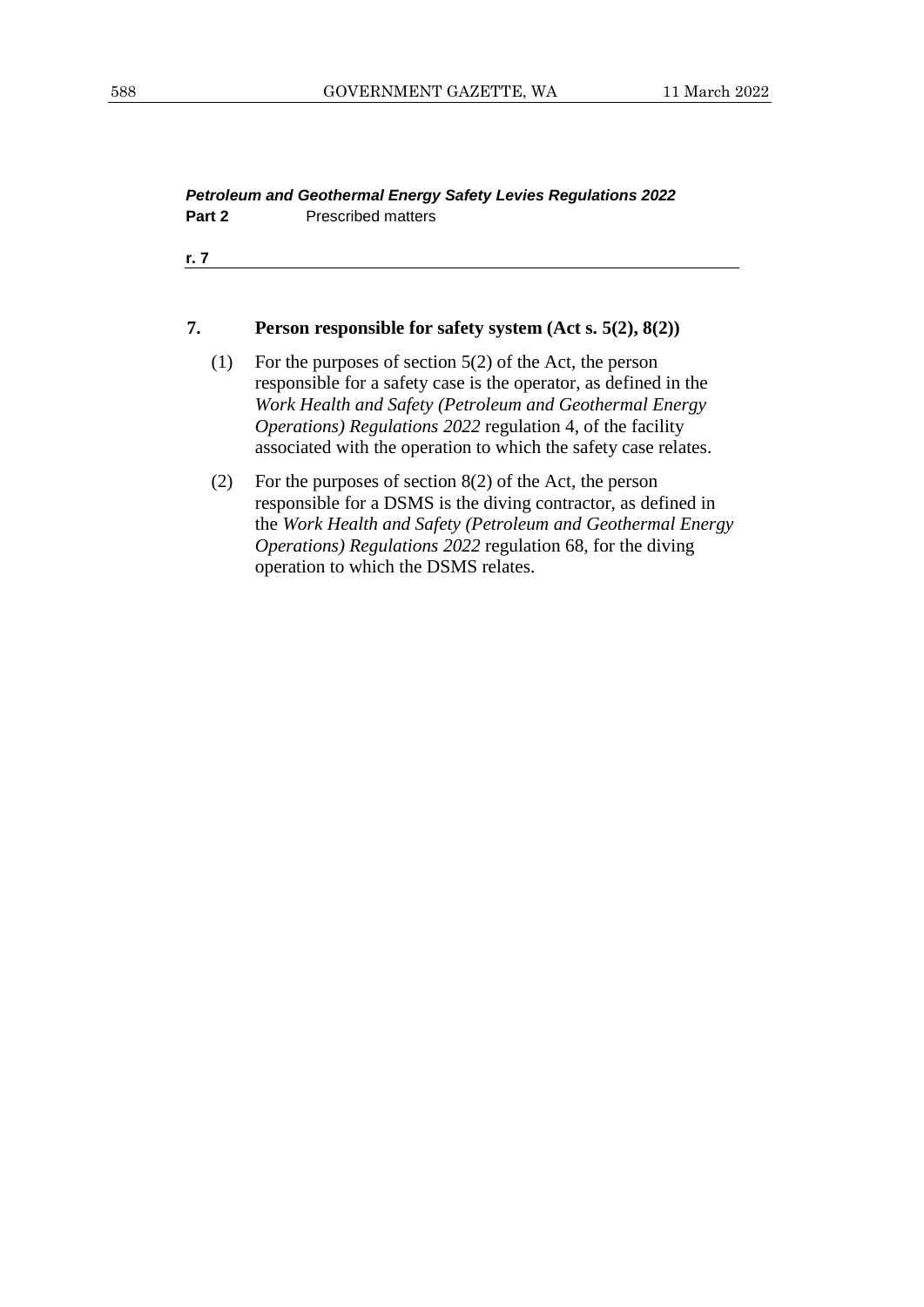### **Part 3 — Levy period and levy amount**

#### **8. Levy period (Act s. 3)**

For the purposes of the definition of *levy period* in section 3 of the Act, each of the following is a period in respect of which a safety levy is payable —

- (a) the period of 3 months beginning on 1 January each year;
- (b) the period of 3 months beginning on 1 April each year;
- (c) the period of 3 months beginning on 1 July each year;
- (d) the period of 3 months beginning on 1 October each year.

### **9. Levy amount**

 $(1)$  In this regulation —

#### *complexity rating* means —

- (a) for a class of safety system other than an offshore operation safety case — the number specified opposite the class in the  $2<sup>nd</sup>$  column of the Table; or
- (b) for a class of offshore operation safety case the number specified opposite the class in the 3<sup>rd</sup> column of the Table;

| Class | <b>Complexity rating for</b><br>safety system other<br>than offshore<br>operation safety case | <b>Complexity rating for</b><br>offshore operation<br>safety case |  |
|-------|-----------------------------------------------------------------------------------------------|-------------------------------------------------------------------|--|
|       | 21                                                                                            |                                                                   |  |
|       |                                                                                               | フフ                                                                |  |

| ۰.<br>I<br>v<br>× |
|-------------------|
|-------------------|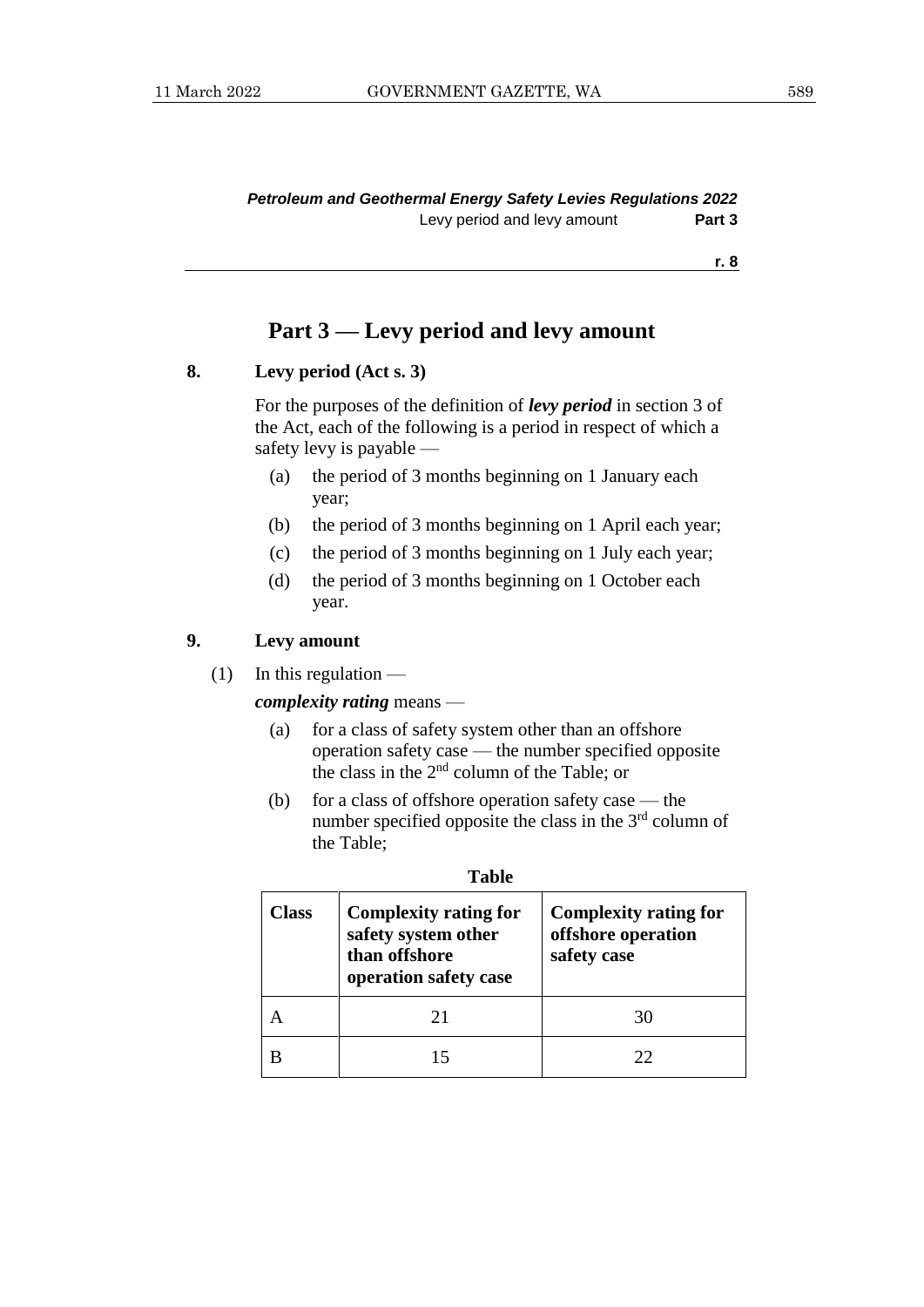#### *Petroleum and Geothermal Energy Safety Levies Regulations 2022* **Part 3** Levy period and levy amount

**r. 9**

| Class | <b>Complexity rating for</b><br>safety system other<br>than offshore<br>operation safety case | <b>Complexity rating for</b><br>offshore operation<br>safety case |
|-------|-----------------------------------------------------------------------------------------------|-------------------------------------------------------------------|
|       | 10                                                                                            | 15                                                                |
|       | 6                                                                                             |                                                                   |
| E     |                                                                                               |                                                                   |
|       |                                                                                               |                                                                   |

*offshore operation safety case* means a safety case for a petroleum operation that is carried out in the adjacent area, other than an operation associated with —

- (a) a pipeline that is subject to a pipeline licence; or
- (b) a pipeline that  $-$ 
	- (i) is under construction, or is proposed to be constructed or operated; and
	- (ii) when constructed or operating, will be a pipeline subject to a pipeline licence;

*pipeline* has the meaning given in the *Petroleum (Submerged Lands) Act 1982* section 4(1);

*pipeline licence* has the meaning given in the *Petroleum (Submerged Lands) Act 1982* section 4(1).

(2) For the purposes of sections  $6(1)$  and  $9(1)$  of the Act, the levy amount in respect of a safety system for a levy period is the amount worked out in accordance with this regulation.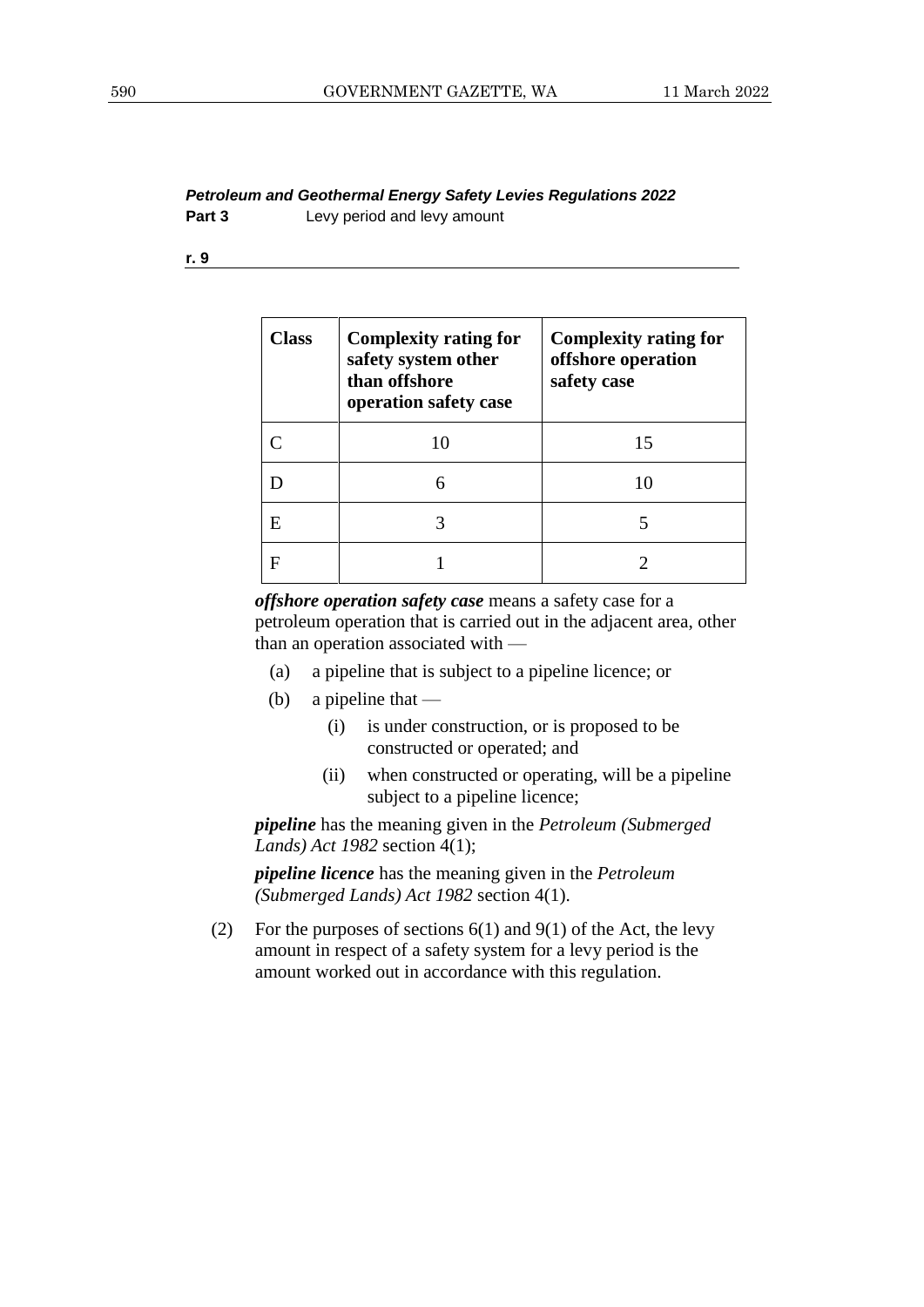(3) If the safety system is classified as belonging to 1 class for the levy period, the levy amount for the levy period is worked out using the formula —

$$
L = \frac{R \times D \times C}{365}
$$

where —

- L is the levy amount for the levy period;
- R is \$7 500;
- D is the number of days on which the operation to which the safety system relates was carried out during the levy period;
- C is the complexity rating for the class.
- (4) If the safety system is classified as belonging to different classes for different parts of the levy period, the levy amount for the levy period is worked out by —
	- (a) working out an amount for each part of the levy period using the formula —

$$
A = \frac{R \times P \times C}{365}
$$

where —

- A is the levy amount for the part of the levy period;
- R is \$7 500;
- P is the number of days on which the operation to which the safety system relates was carried out during the part of the levy period;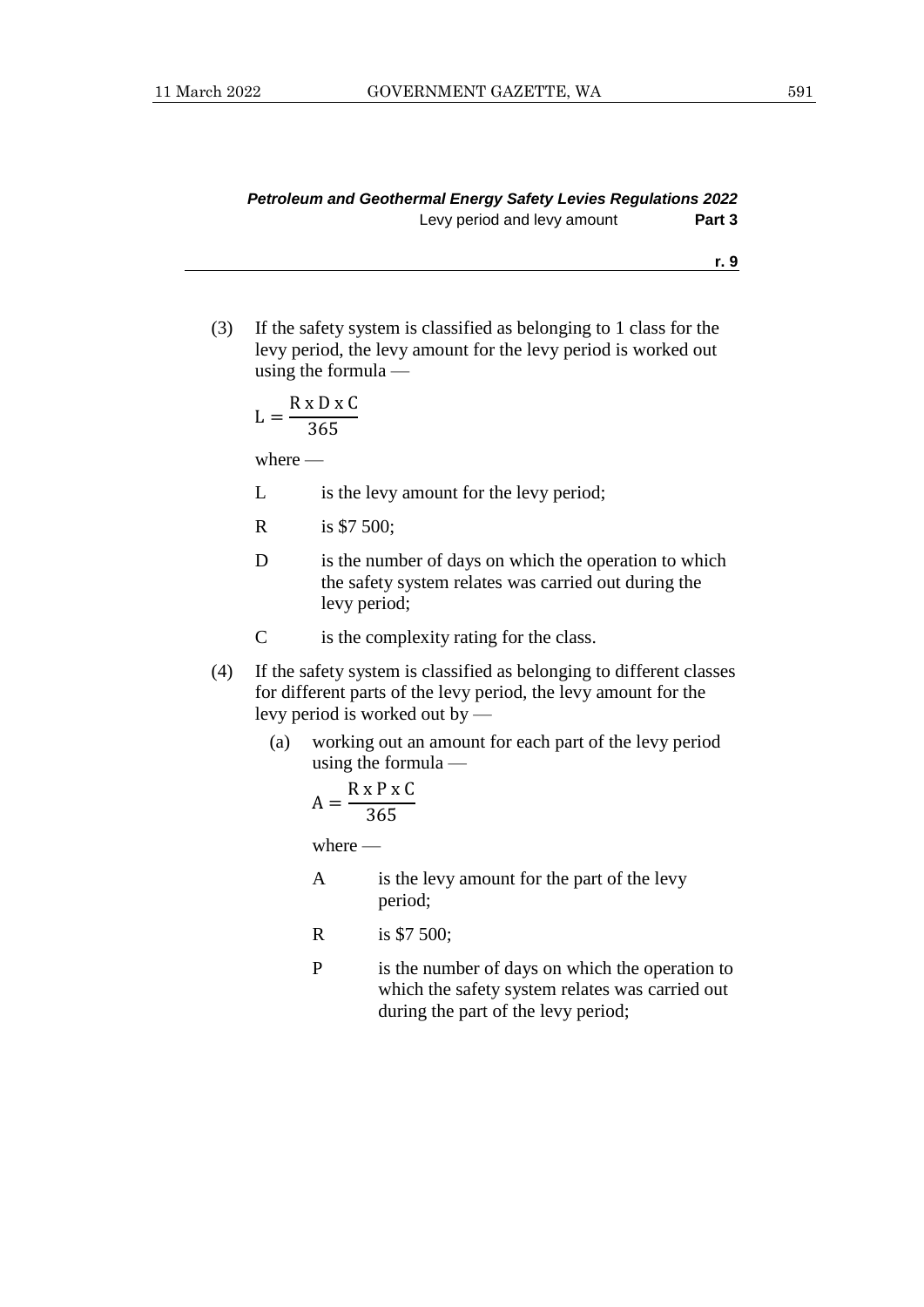| <b>Petroleum and Geothermal Energy Safety Levies Regulations 2022</b> |  |  |  |  |  |  |  |  |  |  |
|-----------------------------------------------------------------------|--|--|--|--|--|--|--|--|--|--|
| Part 3<br>Levy period and levy amount                                 |  |  |  |  |  |  |  |  |  |  |
| r. 9                                                                  |  |  |  |  |  |  |  |  |  |  |
|                                                                       |  |  |  |  |  |  |  |  |  |  |

C is the complexity rating for the class to which the safety system belongs for the part of the levy period;

and

(b) adding those amounts together.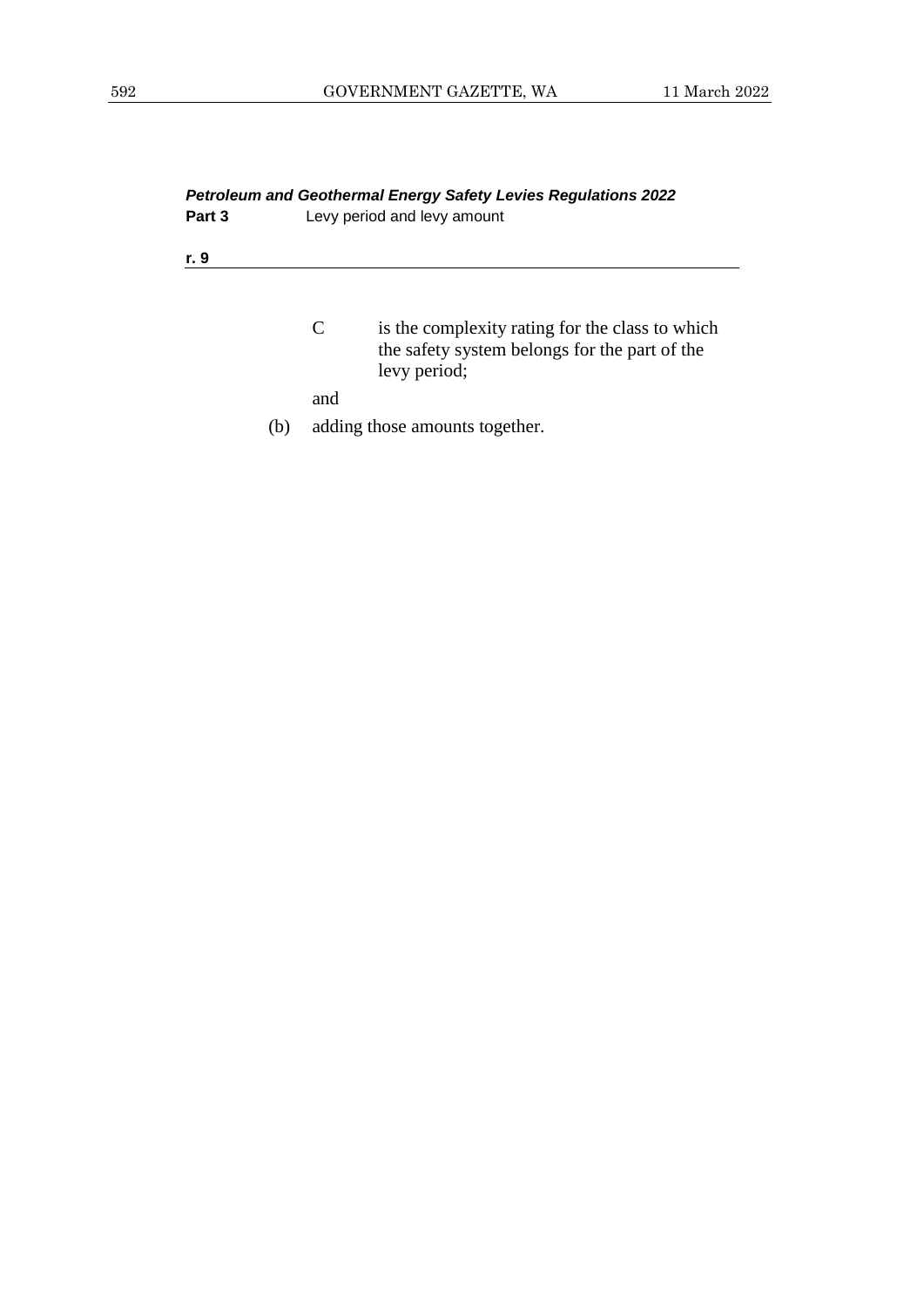### **Part 4 — Classification of safety systems**

#### **10. CIPS must classify safety system**

- (1) This regulation applies if a safety levy is payable in respect of a safety system.
- (2) For the purposes of assessing the levy amount in respect of the safety system for a levy period, the CIPS must, after the end of the levy period, classify the safety system, in accordance with this regulation, as belonging to —
	- (a) 1 class for the levy period; or
	- (b) different classes for different parts of the levy period.
- (3) The CIPS must classify the safety system as belonging to a class specified in the 1<sup>st</sup> column of the Table for the levy period, or part of the levy period, if the CIPS considers that the operation to which the safety system relates meets the description specified opposite the class in the  $2<sup>nd</sup>$  column of the Table for the duration of that period or part.

| Class | <b>Description</b>         |
|-------|----------------------------|
| А     | extreme complexity         |
| В     | high complexity            |
|       | moderately high complexity |
| D     | moderate complexity        |
| E     | low complexity             |
| F     | minimal complexity         |

| . .<br>×<br>۰.<br>۰.<br>v<br>× |
|--------------------------------|
|--------------------------------|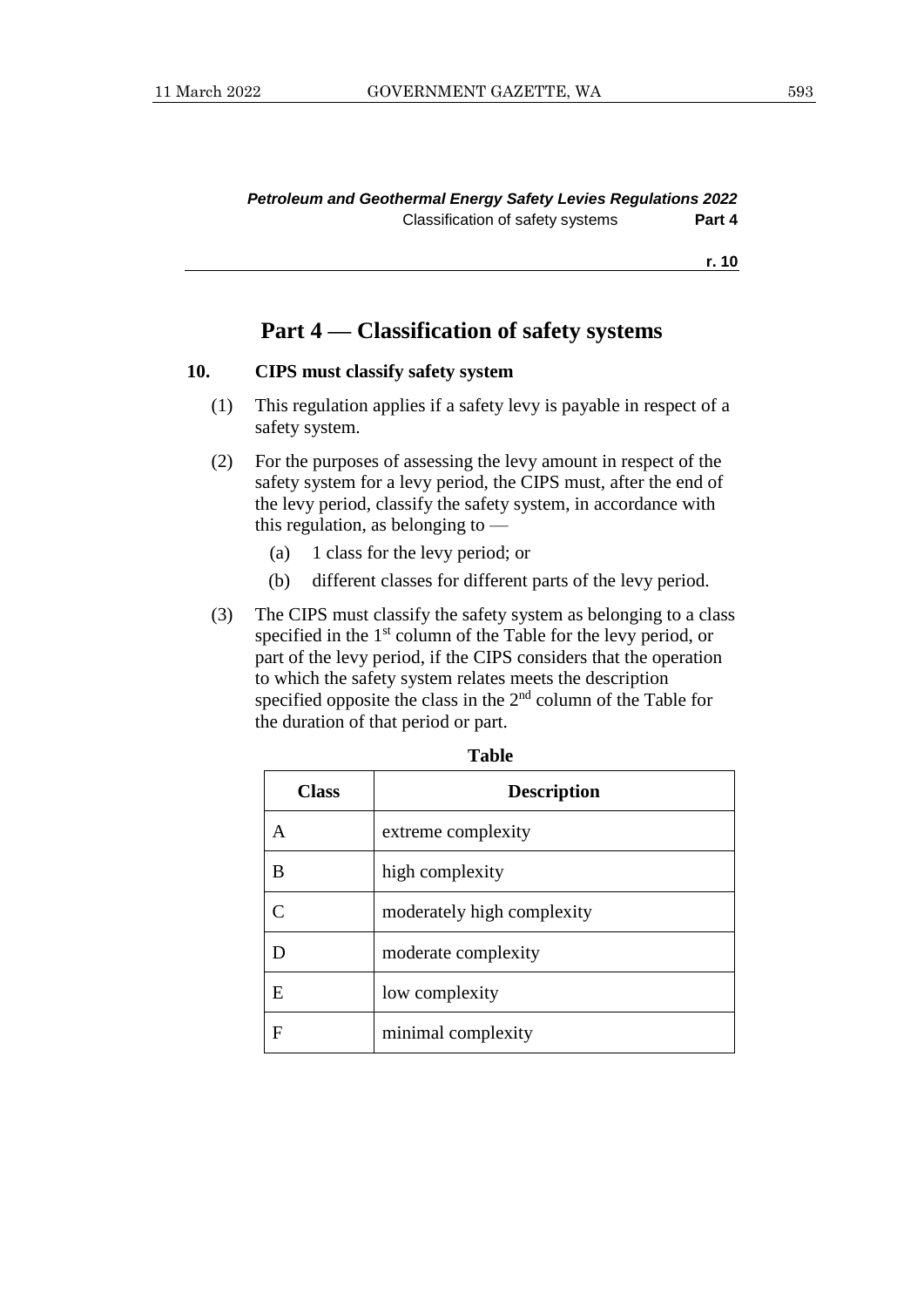|        | <b>Petroleum and Geothermal Energy Safety Levies Regulations 2022</b> |
|--------|-----------------------------------------------------------------------|
| Part 4 | Classification of safety systems                                      |

- (4) Without limiting the matters to which the CIPS may have regard, the CIPS must, when assessing the complexity of the operation to which the safety system relates for the purposes of subregulation (3), have regard to the following matters —
	- (a) the nature and extent of the operation;
	- (b) the number of persons engaged in the operation;
	- (c) the level of risk, arising from the operation, to the health and safety of persons engaged in the operation and other persons;
	- (d) whether, and if so the extent to which, any of the following activities were undertaken in respect of any facility at which the operation is carried out —
		- (i) inspection activities (involving persons other than inspectors appointed under the *Work Health and Safety Act 2020*);
		- (ii) maintenance or repair activities.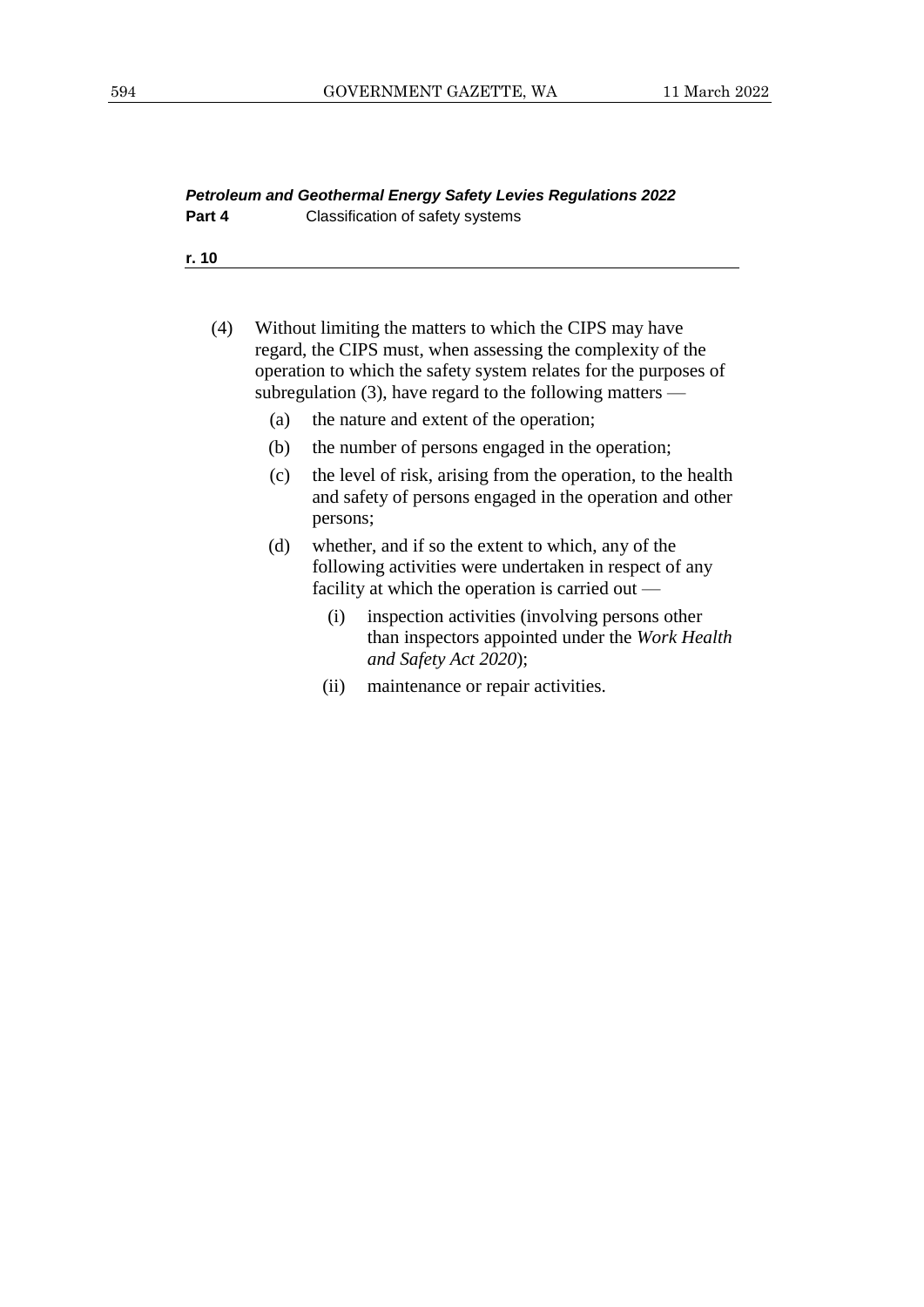*Petroleum and Geothermal Energy Safety Levies Regulations 2022* Assessment and reassessment of safety levies **Part 5**

**r. 11**

### **Part 5 — Assessment and reassessment of safety levies**

#### **11. Assessment**

- (1) If a safety levy is payable in respect of a safety system for a levy period, the CIPS must, after the end of the levy period, assess the levy amount.
- (2) For the purposes of section  $10(1)(b)(iii)$  of the Act, a notice given under section  $10(1)(b)$  of the Act must specify the following —
	- (a) the day on which the notice is issued;
	- (b) the levy period to which the notice relates;
	- (c) the identifying number of the safety system to which the notice relates;
	- (d) the number of days on which the operation to which the safety system relates was carried out during the levy period;
	- (e) the classification of the safety system for the levy period and, if that classification involves different classes for different parts of the levy period —
		- (i) each class; and
		- (ii) the part of the levy period (expressed as a number of days) to which each class applies;
	- (f) that the person may object to the notice under section 14 of the Act within the period of 28 days under regulation 15, or any longer period that the CIPS may allow.
- (3) The day specified under section  $10(1)(b)(ii)$  of the Act must not be earlier than 30 days after the day specified under subregulation  $(2)(a)$ .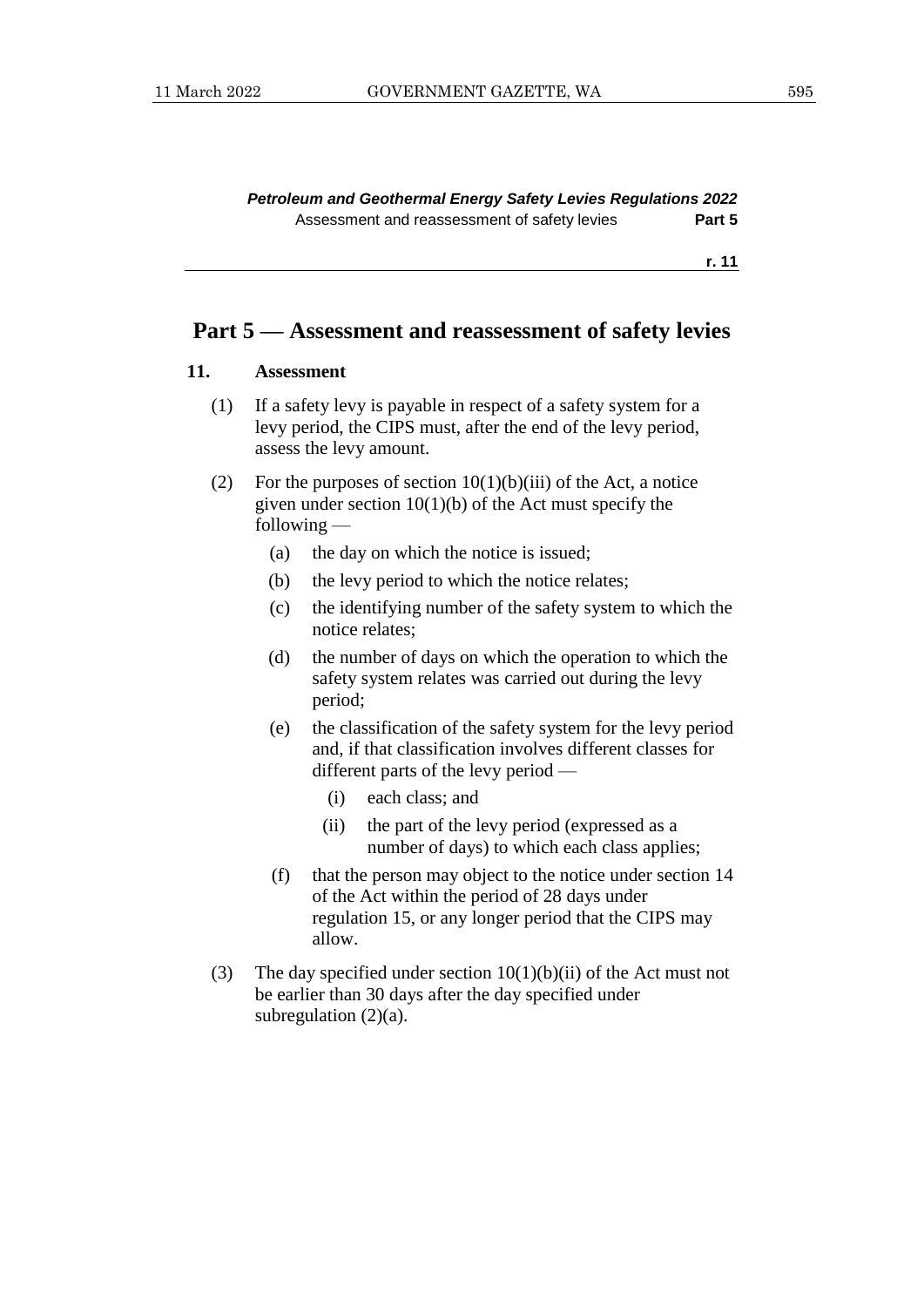### *Petroleum and Geothermal Energy Safety Levies Regulations 2022*

**Part 5** Assessment and reassessment of safety levies

**r. 12**

#### **12. CIPS may make reassessment**

- (1) The CIPS may reassess a levy amount if the CIPS considers that —
	- (a) there has been an error in the assessment of the levy amount (the *original assessment*); or
	- (b) there has been an error in an earlier reassessment of the levy amount; or
	- (c) there has been an error in the classification of the safety system in respect of which the levy amount is payable; or
	- (d) it is otherwise appropriate to do so.
- (2) A reassessment may increase or decrease the levy amount or determine that the levy amount is to remain unchanged.
- (3) A reassessment may be made whether or not the levy amount or any part of it has been paid in relation to the original assessment or any earlier reassessment.
- (4) A reassessment cannot be made more than 2 years after the original assessment was made.

#### **13. Notice of reassessment**

- (1) If, on a reassessment under regulation 12, the levy amount is increased or decreased, the CIPS must give a notice of reassessment to the person liable to pay the safety levy.
- (2) The notice of reassessment must specify the following
	- (a) the day on which the notice is issued;
	- (b) the levy period to which the notice relates;
	- (c) the identifying number of the safety system to which the notice relates;
	- (d) the number of days on which the operation to which the safety system relates was carried out during the levy period;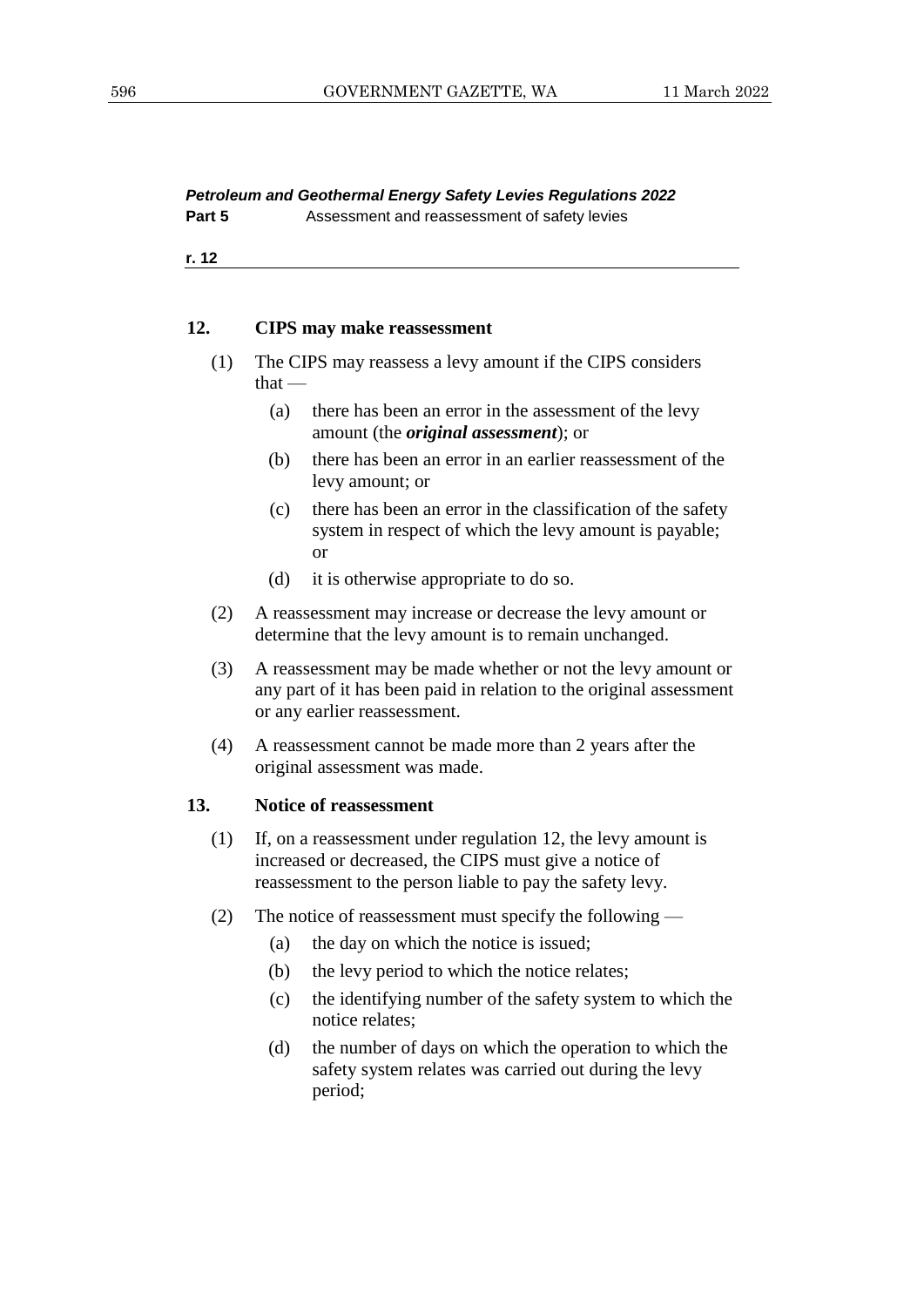| Petroleum and Geothermal Energy Safety Levies Regulations 2022 |        |
|----------------------------------------------------------------|--------|
| Assessment and reassessment of safety levies                   | Part 5 |

- (e) the classification of the safety system for the levy period and, if that classification involves different classes for different parts of the levy period —
	- (i) each class; and
	- (ii) the part of the levy period (expressed as a number of days) to which each class applies;
- (f) the levy amount as reassessed;
- (g) if the levy amount is increased
	- (i) any amount of safety levy payable under the original assessment, or any earlier reassessment, that is unpaid; and
	- (ii) any additional amount of safety levy payable as a consequence of the reassessment and the day on which that amount is payable; and
	- (iii) any penalty amount that is owing;
- (h) if the levy amount is decreased
	- (i) any amount of safety levy payable under the original assessment, or any earlier reassessment, that is unpaid (after taking into account the reassessment); and
	- (ii) the amount of any refund; and
	- (iii) any penalty amount that is owing (after taking into account the reassessment);
- (i) that the person may object to the notice under section 14 of the Act within the period of 28 days under regulation 15, or any longer period that the CIPS may allow.
- (3) The day specified under subregulation  $(2)(g)(ii)$  must not be earlier than 30 days after the day specified under subregulation  $(2)(a)$ .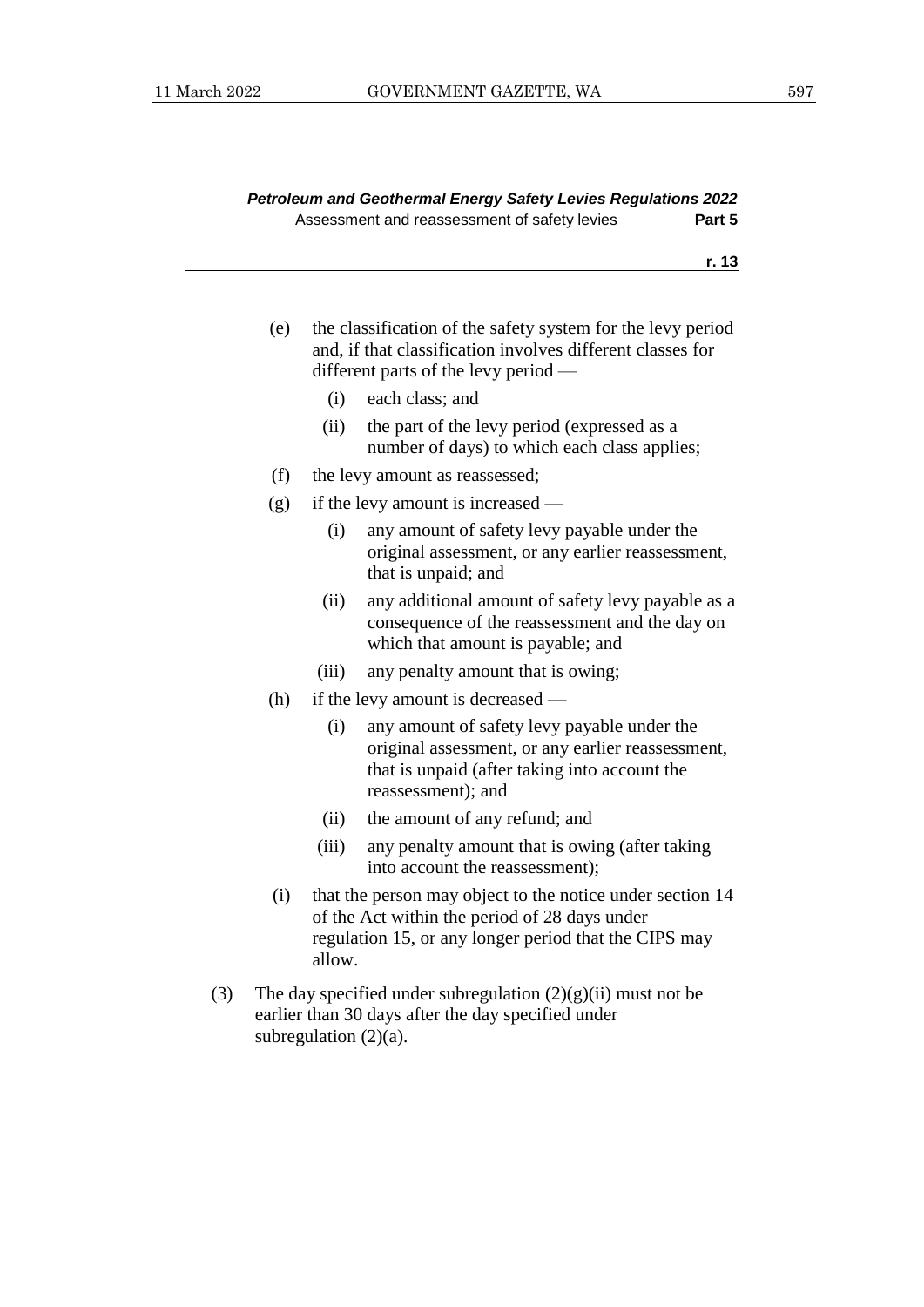#### *Petroleum and Geothermal Energy Safety Levies Regulations 2022* **Part 5** Assessment and reassessment of safety levies

**r. 13**

- (4) If an amount of safety levy in excess of the amount specified under subregulation (2)(f) has been paid by a person, the CIPS must refund to the person —
	- (a) the amount of the excess; and
	- (b) any penalty amount paid in relation to the amount of the excess.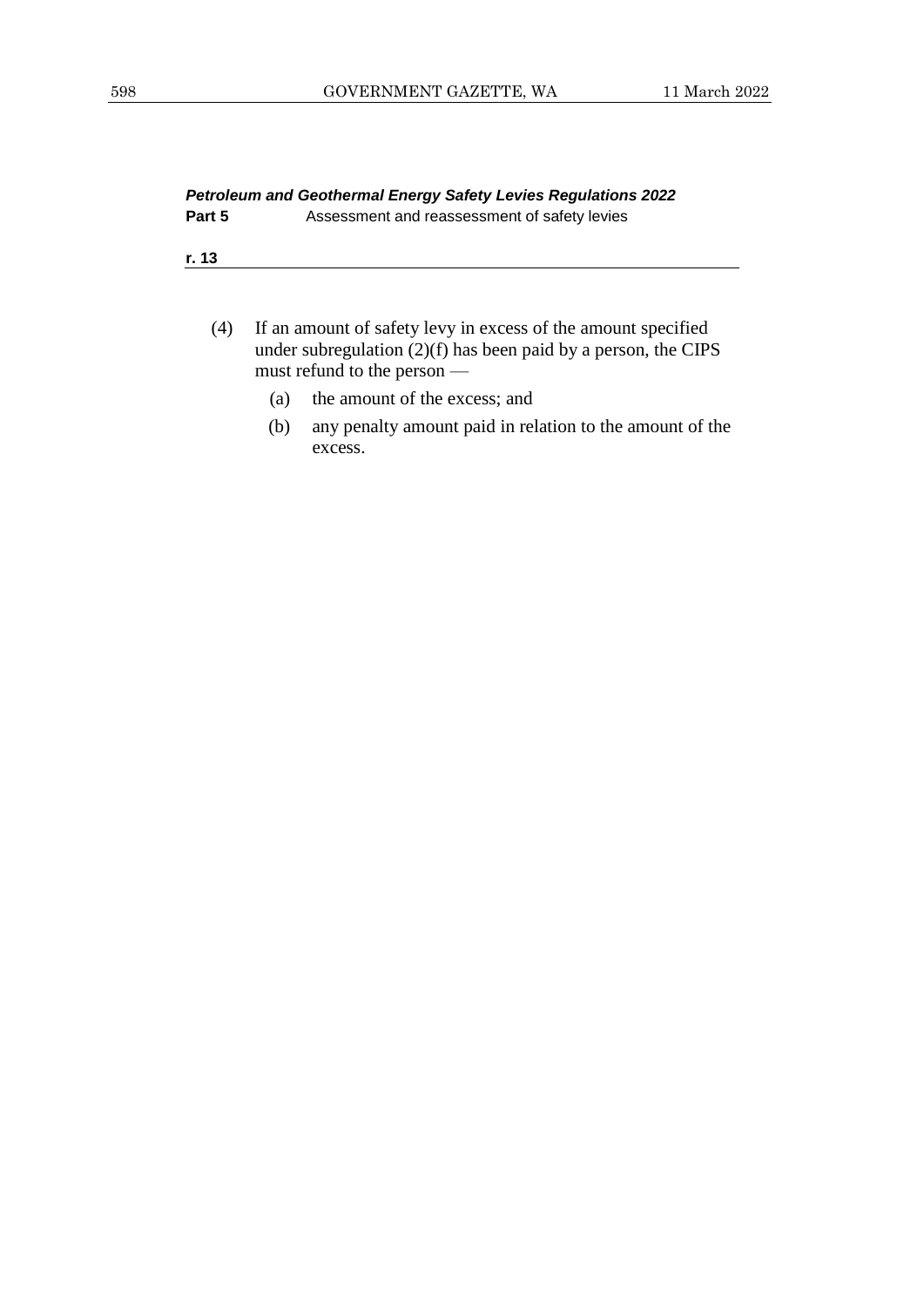#### *Petroleum and Geothermal Energy Safety Levies Regulations 2022* Objections and review **Part 6**

**r. 14**

### **Part 6 — Objections and review**

#### **14. Ground of objection (Act s. 14(1)(c))**

For the purposes of section  $14(1)(c)$  of the Act, an objection may be made on the ground that there is an error in the classification of the safety system in respect of which the safety levy is payable.

#### **15. Time for making objection (Act s. 14(2))**

For the purposes of section 14(2) of the Act, the prescribed period for making an objection is the period of 28 days after the day on which the assessment notice to which the objection relates was issued.

#### **16. Form of objection (Act s. 14(3)(c))**

For the purposes of section  $14(3)(c)$  of the Act, an objection must include a copy of the assessment notice to which the objection relates.

#### **17. Determination of objection (Act s. 15)**

- (1) In determining an objection, the CIPS may decide
	- (a) to increase or decrease the levy amount; or
	- (b) that the levy amount is to remain unchanged; or
	- (c) that the person to whom the assessment notice was given is not liable to pay the safety levy to which the notice relates.
- (2) After determining an objection, the CIPS must give to the person making the objection (the *objector*) a written notice (a *decision notice*) setting out —
	- (a) the decision; and
	- (b) the reasons for the decision; and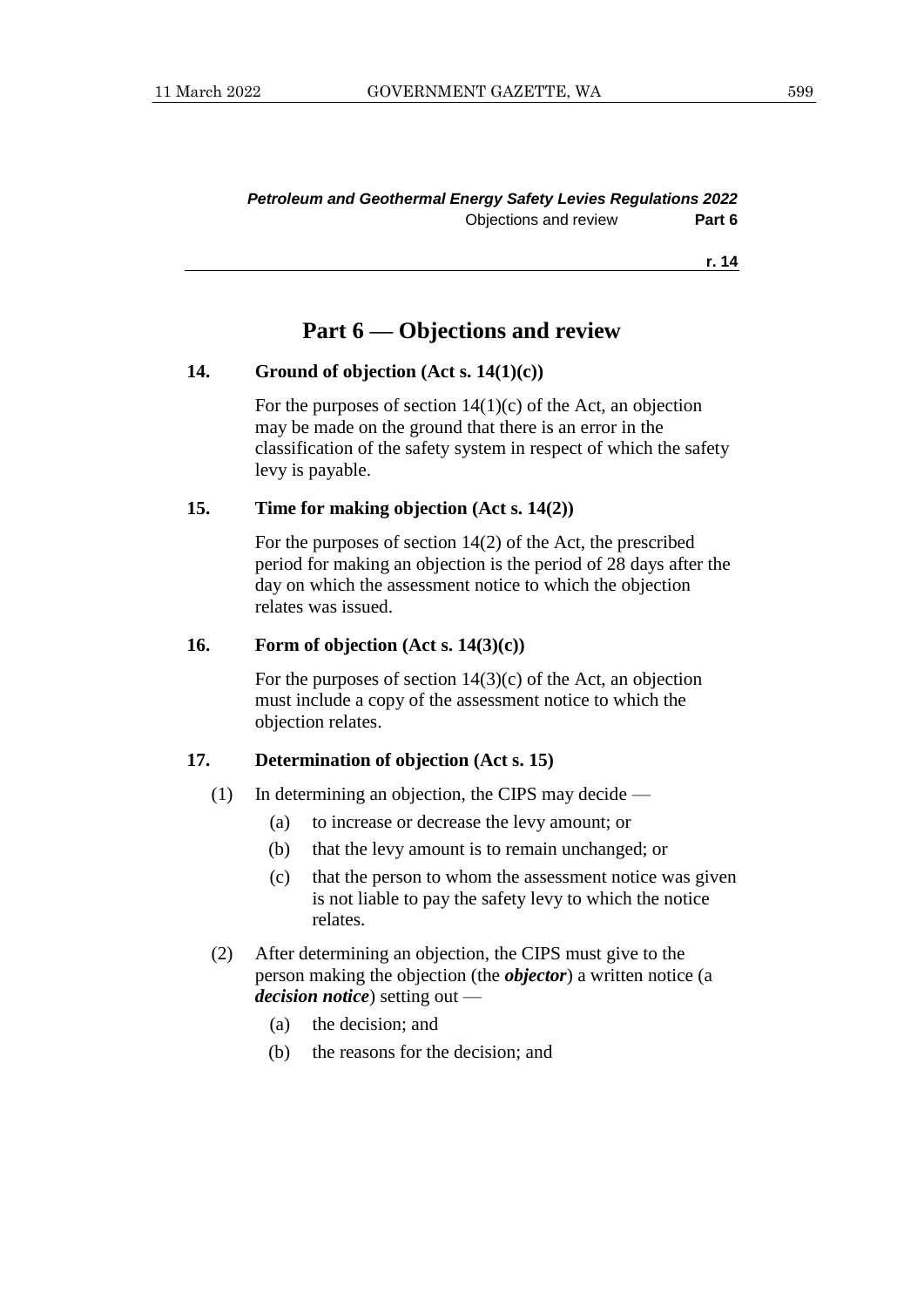| Part 6 |     |                   | Petroleum and Geothermal Energy Safety Levies Regulations 2022<br>Objections and review                                                                                                                                                                                                                                               |
|--------|-----|-------------------|---------------------------------------------------------------------------------------------------------------------------------------------------------------------------------------------------------------------------------------------------------------------------------------------------------------------------------------|
| r. 18  |     |                   |                                                                                                                                                                                                                                                                                                                                       |
|        |     |                   |                                                                                                                                                                                                                                                                                                                                       |
|        | (c) |                   | if the decision is to increase or decrease the levy<br>amount - that the CIPS will determine the adjusted<br>levy amount under regulation 18; and                                                                                                                                                                                     |
|        | (d) | decision.         | that the person may apply under section 16 of the Act to<br>the State Administrative Tribunal for a review of the                                                                                                                                                                                                                     |
| (3)    |     | notice within $-$ | The CIPS must determine an objection and give the decision                                                                                                                                                                                                                                                                            |
|        | (a) |                   | the period of 28 days after the day on which the<br>objection was made; or                                                                                                                                                                                                                                                            |
|        | (b) |                   | if subregulation $(4)$ applies — the period set out in a<br>written notice given to the objector under that<br>subregulation.                                                                                                                                                                                                         |
| (4)    |     |                   | If the CIPS considers that the CIPS will be unable to determine<br>an objection and give the decision notice within the period in<br>subregulation $(3)(a)$ , the CIPS must, within that period, give the<br>objector a written notice setting out a proposed period for<br>determining the objection and giving the decision notice. |
| (5)    |     |                   | A failure by the CIPS to comply with subregulation $(3)$ or $(4)$ in<br>relation to an objection does not affect the validity of a decision<br>by the CIPS on the objection.                                                                                                                                                          |
| 18.    |     |                   | Notice of adjusted safety levy following objection                                                                                                                                                                                                                                                                                    |
| (1)    |     | levy amount.      | This regulation applies if the decision of the CIPS on an<br>objection to an assessment notice is to increase or decrease the                                                                                                                                                                                                         |
| (2)    |     | The CIPS must $-$ |                                                                                                                                                                                                                                                                                                                                       |
|        | (a) |                   | $determine$ —                                                                                                                                                                                                                                                                                                                         |
|        |     | (i)               | the levy amount in accordance with regulation 9;<br>and                                                                                                                                                                                                                                                                               |
|        |     | (ii)              | any penalty amount;                                                                                                                                                                                                                                                                                                                   |
|        |     | and               |                                                                                                                                                                                                                                                                                                                                       |
|        |     |                   |                                                                                                                                                                                                                                                                                                                                       |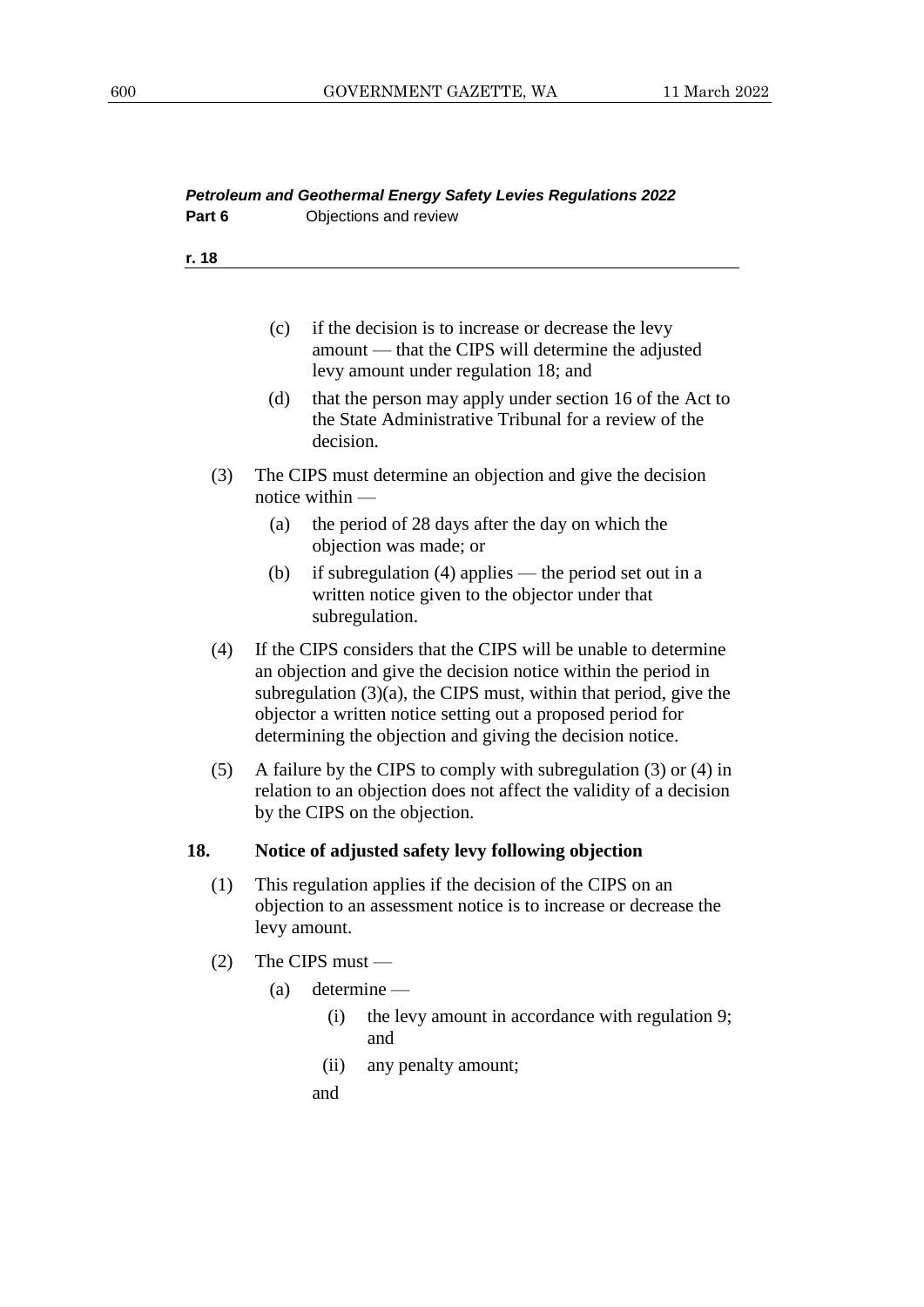|     |     | Objections and review<br>Part 6                                                                                                                                   |
|-----|-----|-------------------------------------------------------------------------------------------------------------------------------------------------------------------|
|     |     | r. 18                                                                                                                                                             |
|     |     |                                                                                                                                                                   |
|     | (b) | determine the amount that is owing or is to be refunded<br>having regard to                                                                                       |
|     |     | any amount of safety levy already paid in<br>(i)<br>relation to the assessment or reassessment; and                                                               |
|     |     | any penalty amount already paid in relation to<br>(ii)<br>the assessment or reassessment;                                                                         |
|     |     | and                                                                                                                                                               |
|     | (c) | give a written notice of adjustment to the person who is<br>liable to pay the safety levy.                                                                        |
| (3) |     | The notice of adjustment must specify the following $-$                                                                                                           |
|     | (a) | the day on which the notice is issued;                                                                                                                            |
|     | (b) | the levy period to which the notice relates;                                                                                                                      |
|     | (c) | the identifying number of the safety system to which the<br>notice relates:                                                                                       |
|     | (d) | the number of days on which the operation to which the<br>safety system relates was carried out during the levy<br>period;                                        |
|     | (e) | the classification of the safety system for the levy period<br>and, if that classification involves different classes for<br>different parts of the levy period — |
|     |     | each class; and<br>(i)                                                                                                                                            |
|     |     | (ii)<br>the part of the levy period (expressed as a<br>number of days) to which each class applies;                                                               |
|     |     |                                                                                                                                                                   |

*Petroleum and Geothermal Energy Safety Levies Regulations 2022*

(f) the levy amount;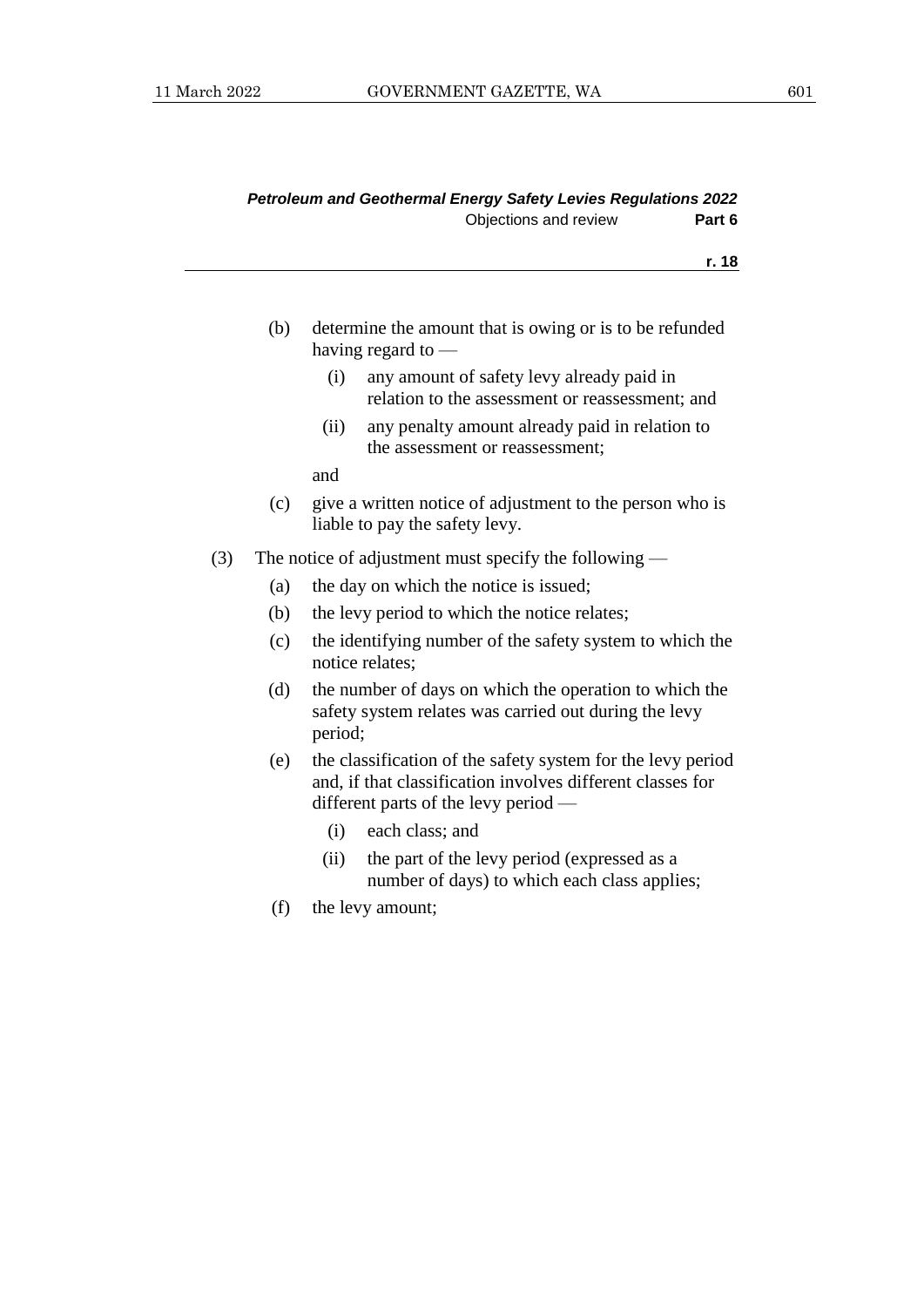| Petroleum and Geothermal Energy Safety Levies Regulations 2022 |     |                          |                                                                                                                                                                                                       |  |  |  |
|----------------------------------------------------------------|-----|--------------------------|-------------------------------------------------------------------------------------------------------------------------------------------------------------------------------------------------------|--|--|--|
| Part 6                                                         |     |                          | Objections and review                                                                                                                                                                                 |  |  |  |
| r. 18                                                          |     |                          |                                                                                                                                                                                                       |  |  |  |
|                                                                |     |                          |                                                                                                                                                                                                       |  |  |  |
|                                                                | (g) |                          | if the levy amount is increased -                                                                                                                                                                     |  |  |  |
|                                                                |     | (i)                      | any amount of safety levy payable under the<br>original assessment, or any earlier reassessment,<br>that is unpaid; and                                                                               |  |  |  |
|                                                                |     | (ii)                     | any additional amount of safety levy payable as a<br>consequence of the determination under<br>subregulation (2)(b) and the day on which that<br>amount is payable; and                               |  |  |  |
|                                                                |     | (iii)                    | any penalty amount that is owing;                                                                                                                                                                     |  |  |  |
|                                                                | (h) |                          | if the levy amount is decreased —                                                                                                                                                                     |  |  |  |
|                                                                |     | (i)                      | any amount of safety levy payable under the<br>original assessment, or any earlier reassessment,<br>that is unpaid (after taking into account the<br>determination under subregulation $(2)(b)$ ; and |  |  |  |
|                                                                |     | (ii)                     | the amount of any refund; and                                                                                                                                                                         |  |  |  |
|                                                                |     | (iii)                    | any penalty amount that is owing (after taking<br>into account the determination<br>under subregulation $(2)(b)$ ).                                                                                   |  |  |  |
| (4)                                                            |     | subregulation $(3)(a)$ . | The day specified under subregulation $(3)(g)(ii)$ must not be<br>earlier than 30 days after the day specified under                                                                                  |  |  |  |
| (5)                                                            |     |                          | If an amount of safety levy in excess of the amount specified<br>under subregulation $(3)(f)$ has been paid by a person, the CIPS<br>must refund to the person —                                      |  |  |  |
|                                                                | (a) |                          | the amount of the excess; and                                                                                                                                                                         |  |  |  |
|                                                                | (b) | excess.                  | any penalty amount paid in relation to the amount of the                                                                                                                                              |  |  |  |
|                                                                |     |                          |                                                                                                                                                                                                       |  |  |  |
|                                                                |     |                          |                                                                                                                                                                                                       |  |  |  |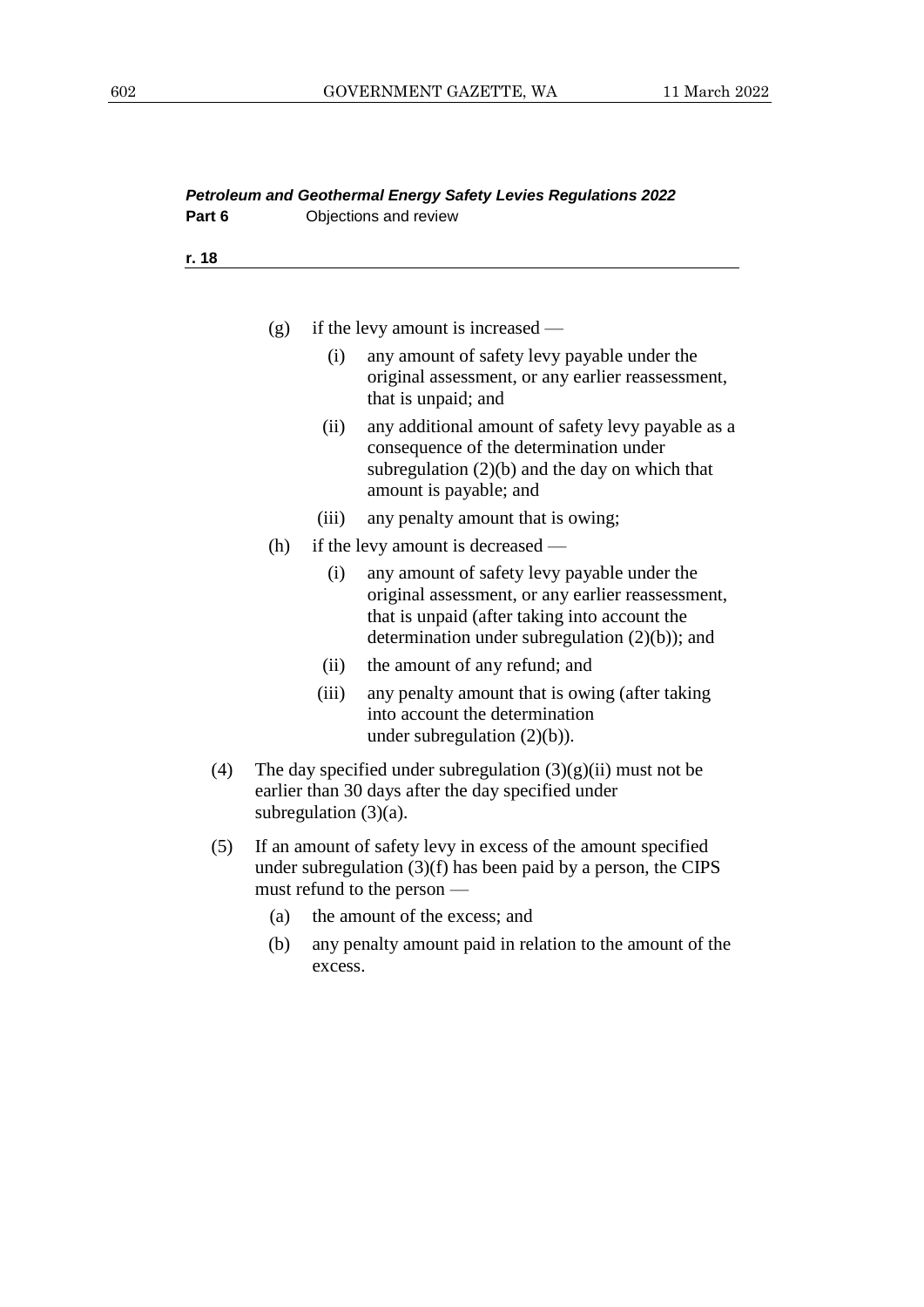#### **19. Notice of withdrawal of safety levy following objection**

- (1) This regulation applies if the decision of the CIPS on an objection is that the person to whom the assessment notice was given is not liable to pay the safety levy to which the notice relates.
- (2) The CIPS must
	- (a) give to the person a written notice stating that the assessment notice is withdrawn; and
	- (b) refund to the person
		- (i) any amount of safety levy paid by the person in relation to the assessment or reassessment; and
		- (ii) any penalty amount paid by the person in relation to the assessment or reassessment.

#### **20. Review of decision on objection**

- (1) An application under section 16 of the Act for the review of a decision of the CIPS on an objection must be made within 42 days after the day on which notice of the decision is given under regulation 17(2).
- (2) The State Administrative Tribunal may extend the period in subregulation (1), before or after it expires, if the applicant shows that there are reasonable grounds for doing so.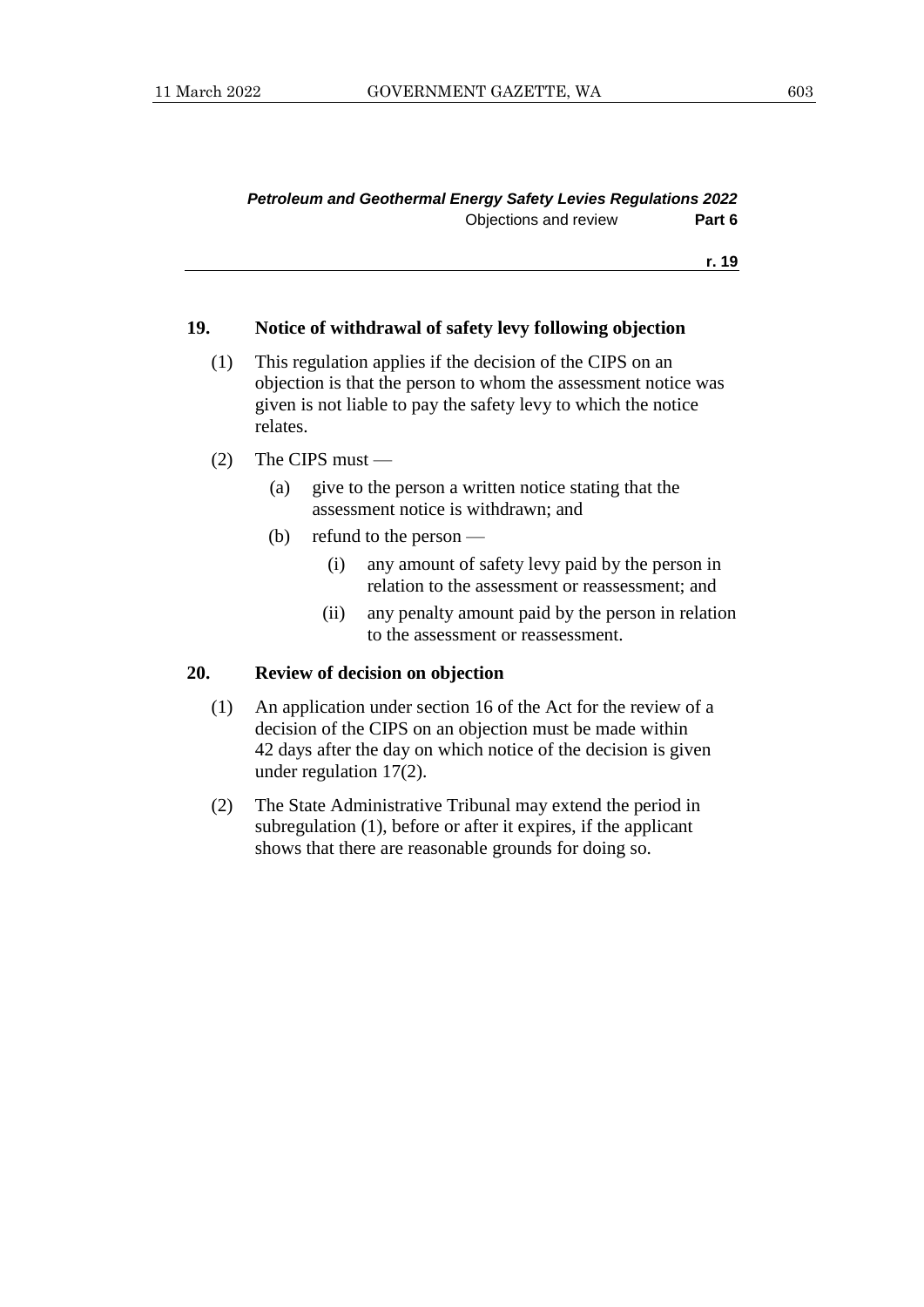*Petroleum and Geothermal Energy Safety Levies Regulations 2022* **Part 7** Other matters

**r. 21**

## **Part 7 — Other matters**

#### **21. Penalty amount: prescribed rate (Act s. 12(1))**

For the purposes of section  $12(1)$  of the Act, the rate is 20% per annum.

#### **22. When levy amount becomes due and payable (Act s. 11(1))**

 $(1)$  In this regulation —

*notice* means —

- (a) an assessment notice; or
- (b) a notice of adjustment given under regulation 18(2)(c).
- (2) For the purposes of section 11(1) of the Act, a levy amount becomes due and payable on the day specified in the notice relating to the levy amount as the day on which the levy amount is payable.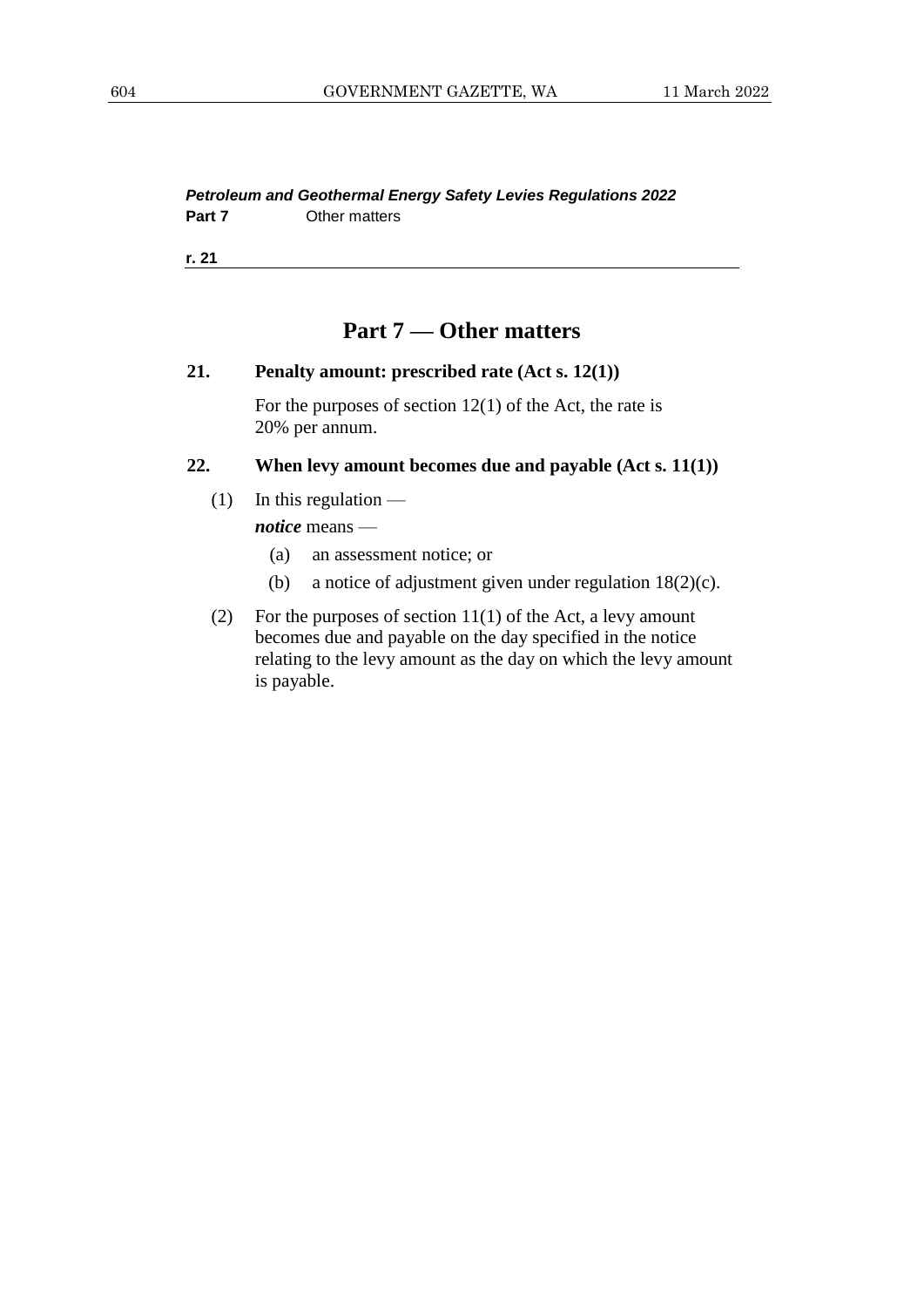#### *Petroleum and Geothermal Energy Safety Levies Regulations 2022* Transitional provision **Part 8**

**r. 23**

## **Part 8 — Transitional provision**

Note for this Part:

See the *Work Health and Safety Act 2020* Part 16 Division 12 Subdivision 2 and the *Work Health and Safety (Petroleum and Geothermal Energy Operations) Regulations 2022* Part 6 for transitional provisions relevant to these regulations.

#### **23. First levy period**

Despite regulation 8, the first levy period is the period —

- (a) beginning on the day on which the *Work Health and Safety Act 2020* Part 15 Division 3 Subdivision 2 comes into operation; and
- (b) ending on 30 June 2022.

V. MOLAN, Clerk of the Executive Council.